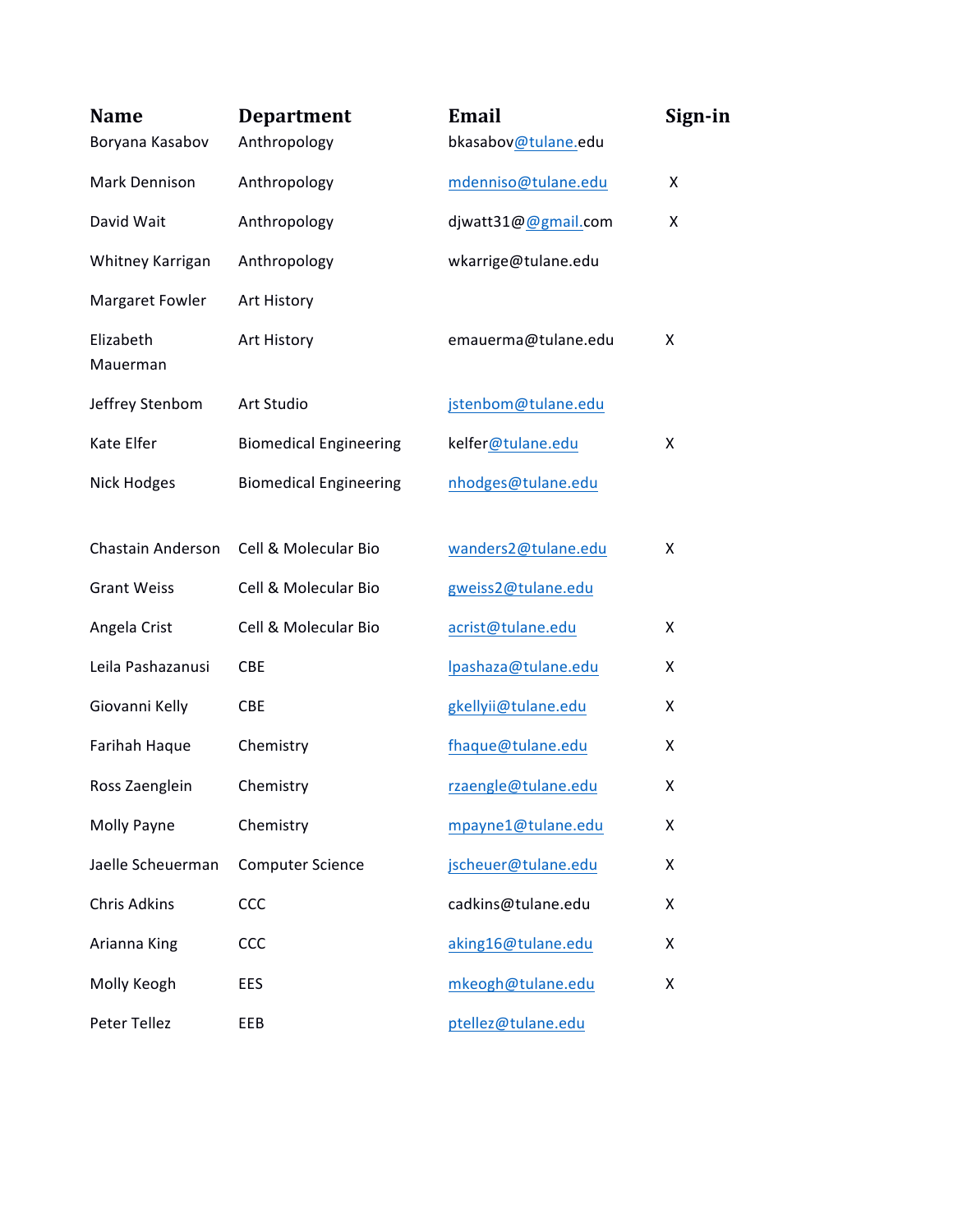| Anna Peterson                   | EEB                      | apeter1@tulane.edu  | X |
|---------------------------------|--------------------------|---------------------|---|
| Samantha Lantz                  | EEB                      | slantz@tulane.edu   | X |
| Elizabeth<br>Chamberlain        | <b>EENS</b>              | echambe1@tulane.edu |   |
| <b>Travis Hong</b>              | <b>EENS</b>              | thong@tulane.edu    | X |
| Ali Enami                       | Economics                | aenami@tulane.edu   | X |
| Erika Mandarino                 | French and Italian       | emandari@tulane.edu | X |
| Mira Kohl                       | History                  | mkohl@tulane.edu    | X |
| Christina LeBlanc               | History                  | cleblanc@tulane.edu | X |
| Craig Alcantara                 | Linguistics              | calcanta@tulane.edu | X |
| <b>Ellis Fenske</b>             | Mathematics              | efenske@tulane.edu  |   |
| Forest Mannan                   | Mathematics              | fmannan@tulane.edu  |   |
| Selvia Beyarslan                | Mathematics              | sbeyarsl@tulane.edu | X |
| Jamie Morford                   | Neuroscience             | jmorford@tulane.edu | X |
| <b>Ted Sawyer</b>               | Neuroscience             | esawyer1@tulane.edu | X |
| Marco Fisher                    | Neuroscience             | mfisher@tulane.edu  | X |
| Daniel Tigard                   | Philosophy               | dtigard@tulane.edu  | X |
| Jesse Hill                      | Philosophy               | jhill13@tulane.edu  | X |
| Connor Whitaker                 | Physics                  | pwhitake@tulane.edu | X |
| Noah Rahman                     | Physics                  | nrahman@tulane.edu  | X |
| Elena Shabily                   | <b>Political Science</b> | eshabily@tulane.edu |   |
| Michael Brachfeld               | Psychology               | mbrachfe@tulane.edu | X |
| Emiliya Adelson                 | Psychology               | eadelson@tulane.edu | X |
| <b>Bethsabe Huaman</b><br>Andea | Spanish and Portuguese   | bhuamana@tulane.edu | X |
| Jordan Adams                    | <b>GSSA Treasurer</b>    | jadams15@tulane.edu | х |